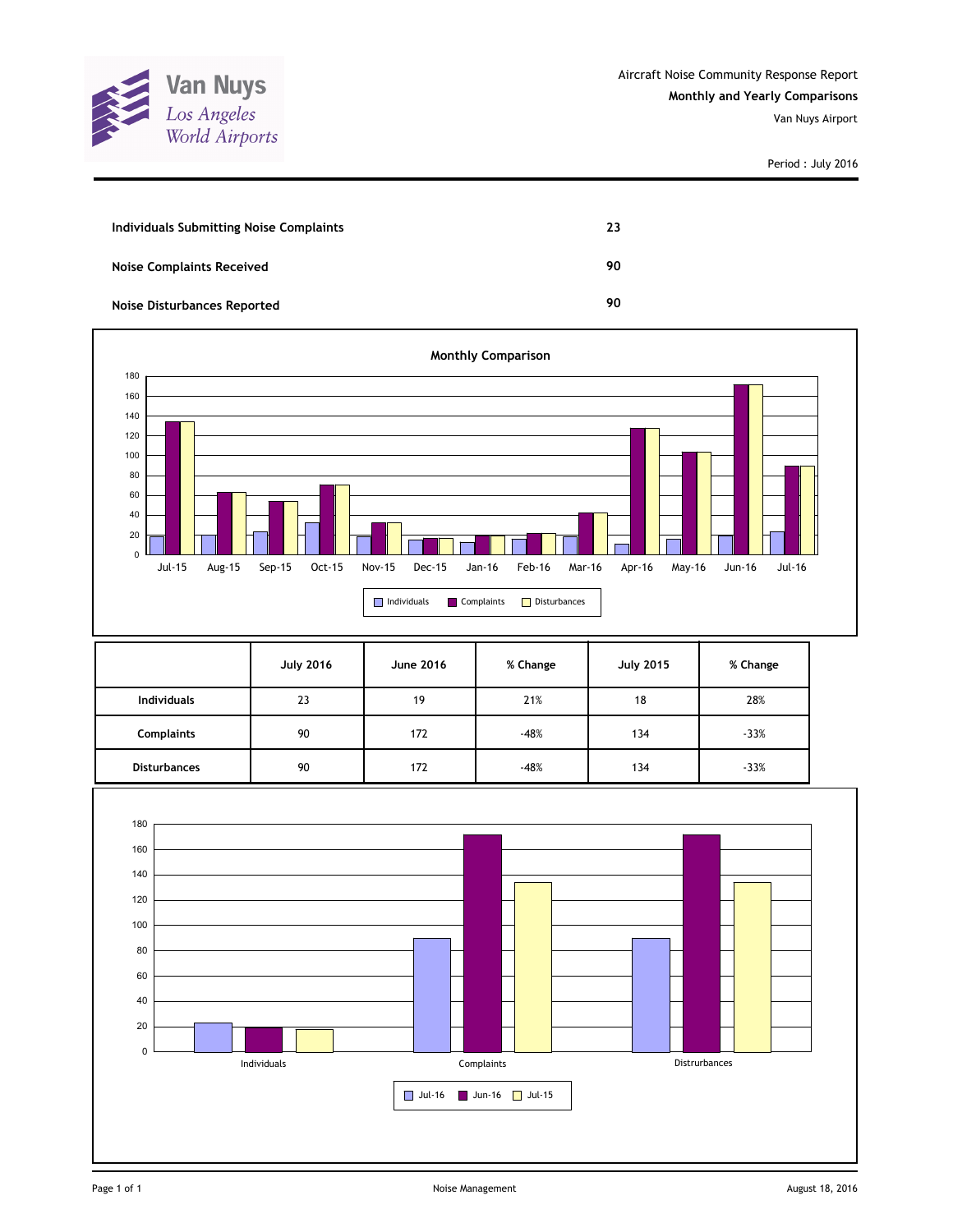

|                     | Day<br>$(7:00 \text{ am} - 7:00 \text{ pm})$ | Evening<br>$(7:00 \text{ pm} - 10:00 \text{ pm})$ | Night<br>$(10:00 \text{ pm} - 7:00 \text{ am})$ |
|---------------------|----------------------------------------------|---------------------------------------------------|-------------------------------------------------|
| <b>Complaints</b>   | 53                                           | 9                                                 | 28                                              |
| <b>Disturbances</b> | 54                                           |                                                   | 35                                              |



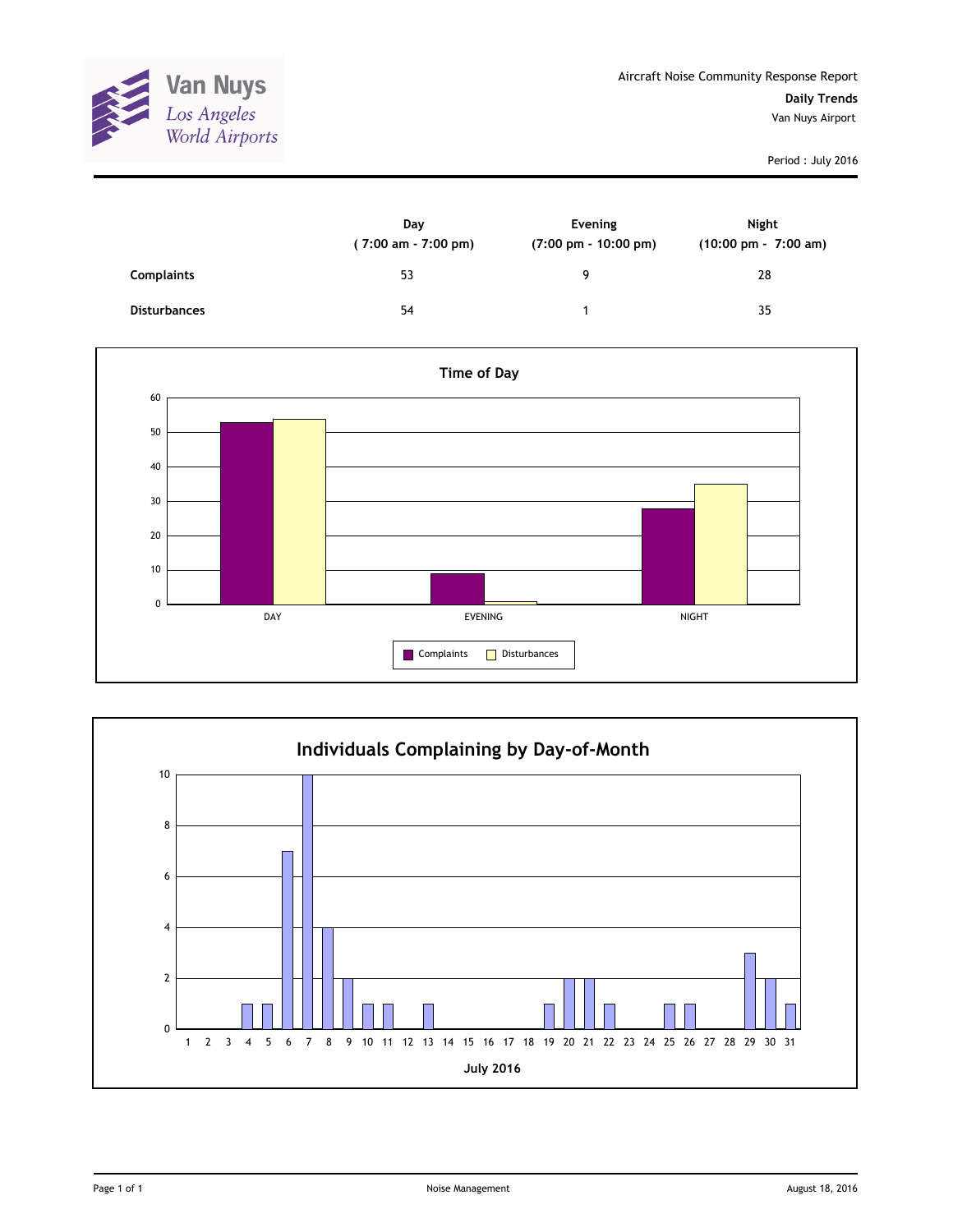**Van Nuys**<br>*Los Angeles*<br>*World Airports* X

Van Nuys Airport

Period : July 2016

| City            | <b>Individuals</b> | <b>Complaints</b> | Percentage of Complaints**                        |           |
|-----------------|--------------------|-------------------|---------------------------------------------------|-----------|
| Encino          | 3                  | 3                 | $3\%$                                             |           |
| Granada Hills   | 2                  | 3                 | $3\%$                                             |           |
| Los Angeles     | 11                 | 50                | 56%                                               |           |
| North Hollywood |                    | $\mathbf 1$       | $1\%$                                             |           |
| Playa Del Rey   |                    | 1                 | $1\%$                                             |           |
| Port Jefferson  |                    | $\mathbf{2}$      | $2\%$                                             |           |
| Sherman Oaks    | 2                  | 5                 | $6\%$                                             |           |
| Unknown         |                    | 1                 | $1\%$                                             |           |
| Van Nuys        |                    | 11                | 12%                                               |           |
| Anonymous       | <b>NA</b>          | 13                | 14%                                               |           |
| <b>TOTAL</b>    | 23                 | 90                | 0<br>20<br>30<br>40<br>50<br>80<br>10<br>60<br>70 | 100<br>90 |

| <b>Individuals</b>                      | <b>Complaints</b> | Percentage of Complaints**                        |           |  |  |  |
|-----------------------------------------|-------------------|---------------------------------------------------|-----------|--|--|--|
|                                         |                   |                                                   |           |  |  |  |
| *One Individual (Los Angeles)           | 21                | 23%                                               |           |  |  |  |
| *One Individual (Anonymous)             | 13                | 14%                                               |           |  |  |  |
| *One Individual (Van Nuys)              | 11                | 12%                                               |           |  |  |  |
| *One Individual (Los Angeles)           | 9                 | 10%                                               |           |  |  |  |
| *One Individual (Los Angeles)           | 9                 | 10%                                               |           |  |  |  |
| Individuals Reporting 2 To 5 Complaints | 13                | 14%                                               |           |  |  |  |
| Individuals Reporting One Complaint     | 14                | 16%                                               |           |  |  |  |
| Individuals: 23<br><b>TOTAL</b>         | 90                | 0<br>20<br>30<br>40<br>50<br>70<br>10<br>80<br>60 | 90<br>100 |  |  |  |

\* One individual reporting 6 or more complaints shown by city.

\*\* All percentages are rounded to the nearest whole number.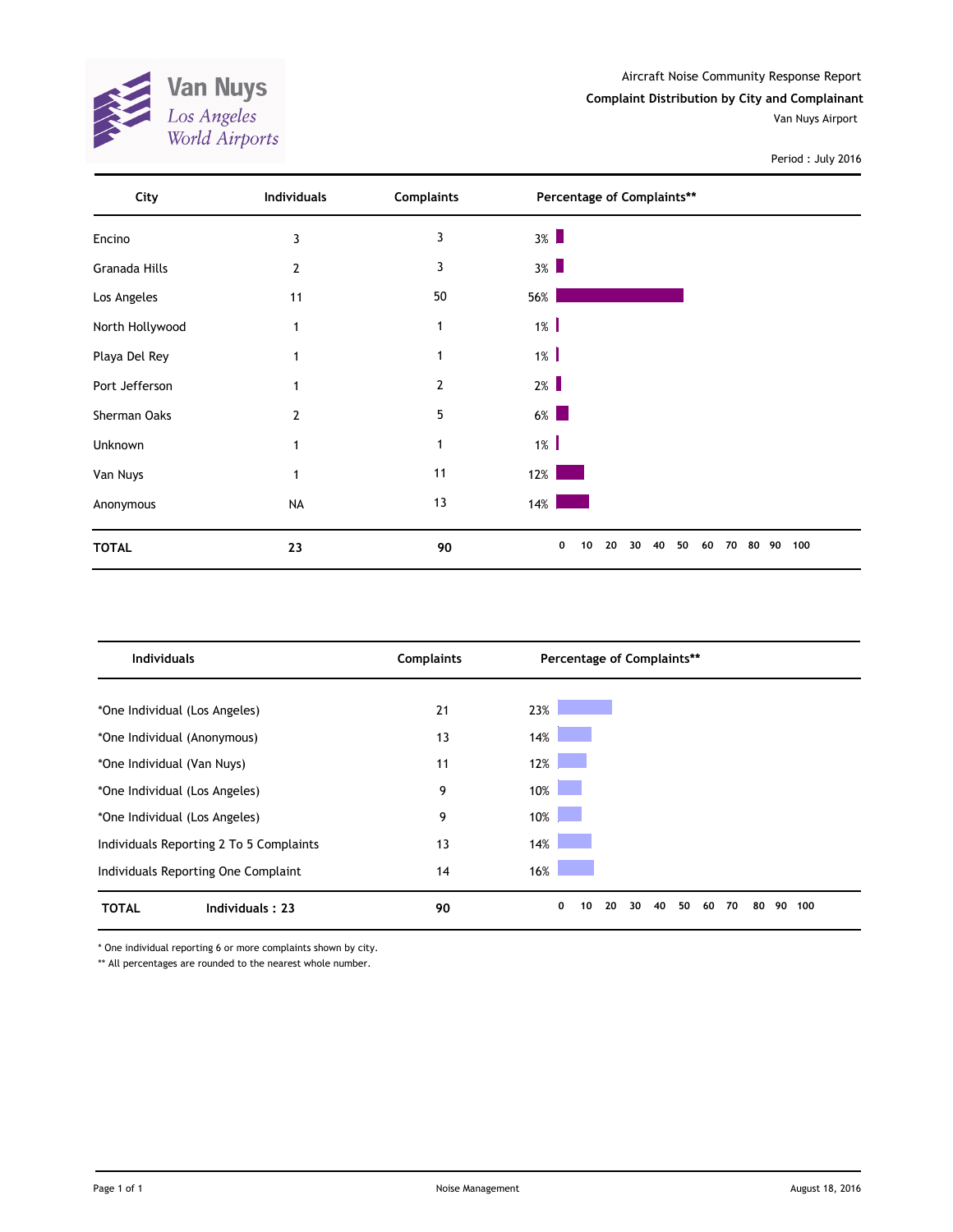

| Type of Disturbance* | <b>Number of Complaints</b> |
|----------------------|-----------------------------|
| Circling             | 3                           |
| Flying over home     | 1                           |
| Flying over home     | 1                           |
| Flying over home     | 1                           |
| Frequency of flights | 1                           |
| Loud noise           | 7                           |
| Low flying           | 9                           |
| Other                | 13                          |
| Overflight           | $\overline{2}$              |
| Too frequent         | $\overline{2}$              |
| Unknown              | 49                          |
| Unusually loud       | 1                           |
| <b>TOTAL</b>         | 90                          |
|                      |                             |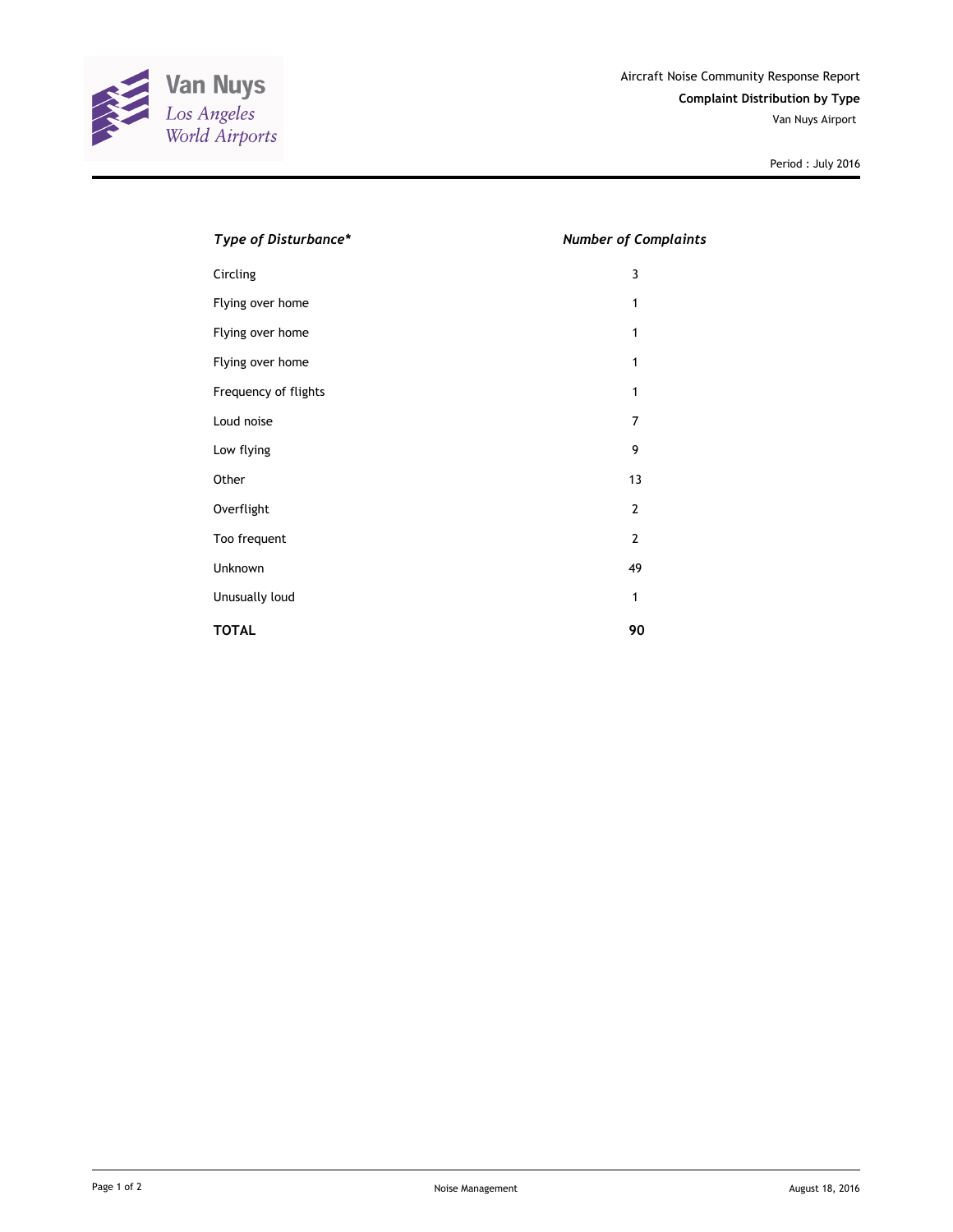

Note: \* As reported by complainant.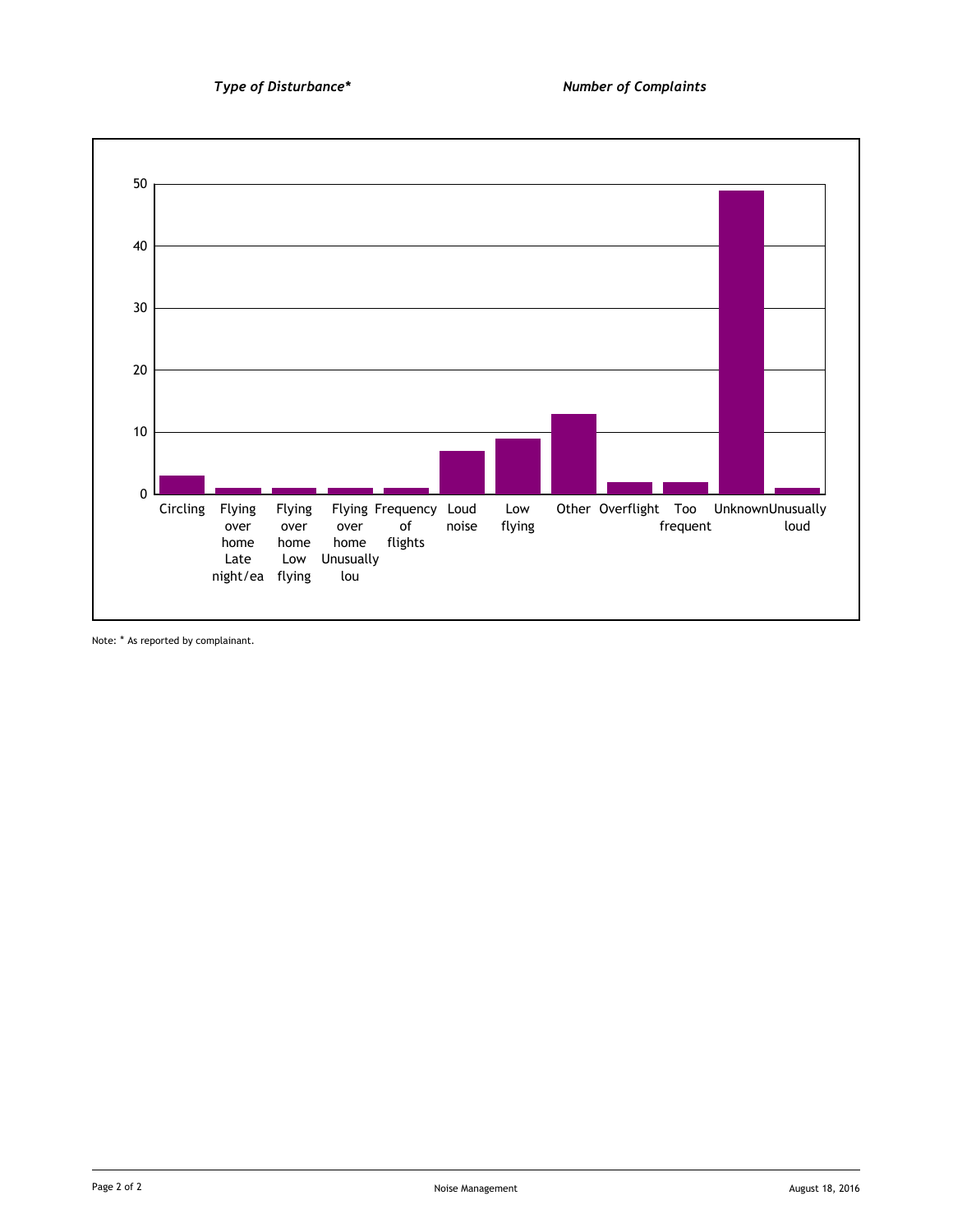

| Contact   |           | Disturbance |                    |              |               |                                                                                              |  |  |
|-----------|-----------|-------------|--------------------|--------------|---------------|----------------------------------------------------------------------------------------------|--|--|
| Date      | Time      | Date        | Time               | City         | Disturbance** | <b>Findings</b>                                                                              |  |  |
| 7/04/2016 | $7:55$ am | 7/03/2016   | $8:36$ pm          | Encino       | Loud noise    | The aircraft noise you reported on Sunday, July 3, 2016 at 2036 was associated with a        |  |  |
|           |           |             |                    |              |               | modified Stage 3 Gulfstream G-III departure from VNY. The departure from VNY runway          |  |  |
|           |           |             |                    |              |               | 16R was under the control and direction of Federal Aviation Administration (FAA) Air         |  |  |
|           |           |             |                    |              |               | Traffic Controllers (ATC). The departure was consistent with normal VNY departure            |  |  |
|           |           |             |                    |              |               | operations. The Gulfstream was climbing and was approximately 2736 feet Mean Sea Level       |  |  |
|           |           |             |                    |              |               | (MSL) over your neighborhood when SoCal Departure ATC directed the pilots to turn to         |  |  |
|           |           |             |                    |              |               | 080 degrees. Additionally, the aircraft-specific Single Event Noise Exposure Level (SENEL)   |  |  |
|           |           |             |                    |              |               | established in the VNY Fly Friendly Quiet Jet Departure Program was not exceeded.            |  |  |
|           |           |             |                    |              |               | Please see page 8 of the VNY Noise Program brochure for more information on the              |  |  |
|           |           |             |                    |              |               | program at: www.lawa.org/uploadedFiles/VNY/pdf/Noise_Programs.pdf                            |  |  |
| 7/07/2016 | $2:41$ pm | 7/07/2016   | $2:41$ pm          | Sherman Oaks | Low flying    | The aircraft noise you reported on Thursday, July 7, 2016 at 1441 was associated with a      |  |  |
|           |           |             |                    |              |               | Gulfstream G-IV departure from VNY. The departure from VNY runway 16R was under the          |  |  |
|           |           |             |                    |              |               | control and direction of Federal Aviation Administration (FAA) Air Traffic Controllers       |  |  |
|           |           |             |                    |              |               | (ATC). The aircraft was approximately 2585 feet Mean Sea Level (MSL) over your               |  |  |
|           |           |             |                    |              |               | neighborhood and was in a climbing turn. The pilot was cleared to climb to 14,000 feet MSL   |  |  |
|           |           |             |                    |              |               | during this turn. The departure was consistent with normal VNY departure operations.         |  |  |
|           |           |             |                    |              |               | Additionally, the aircraft-specific Single Event Noise Exposure Level (SENEL) established in |  |  |
|           |           |             |                    |              |               | the VNY Fly Friendly Quiet Jet Departure Program was not exceeded. Please see page 8 of      |  |  |
|           |           |             |                    |              |               | the VNY Noise Program brochure for more information on the program at:                       |  |  |
|           |           |             |                    |              |               | www.lawa.org/uploadedFiles/VNY/pdf/Noise_Programs.pdf                                        |  |  |
|           |           |             |                    |              |               | Please note that airports do not have jurisdiction on aircraft in flight. The Federal        |  |  |
|           |           |             |                    |              |               | Aviation Administration has ultimate authority over aircraft flight patterns and regulates   |  |  |
|           |           |             |                    |              |               | virtually all aviation activities. This includes altitudes and direction of flight with the  |  |  |
|           |           |             |                    |              |               | major emphasis on safety. Please contact the FAA by writing to FAA Western-Pacific           |  |  |
|           |           |             |                    |              |               | Region, P.O. Box 92007, Los Angeles, CA 90009 for further information.                       |  |  |
| 7/09/2016 | 11:28 pm  |             | 7/09/2016 11:30 pm | Encino       | Other         | The aircraft noise that you reported on Saturday, July 7, 2016 at 2328 was a departing       |  |  |
|           |           |             |                    |              |               | Citation C560 conducting a Medevac Operation (Lifesaving operation) under the control        |  |  |
|           |           |             |                    |              |               | and direction from FAA SoCal ATC. Please note that the VNY curfew does not affect newer      |  |  |

Note : Investigation currently limited to one report of disturbance per complaint, and a maximum of five complaints per individual per month.

\* Complaints exceeding monthly limit and/or anonymous complaints are not investigated and are not shown.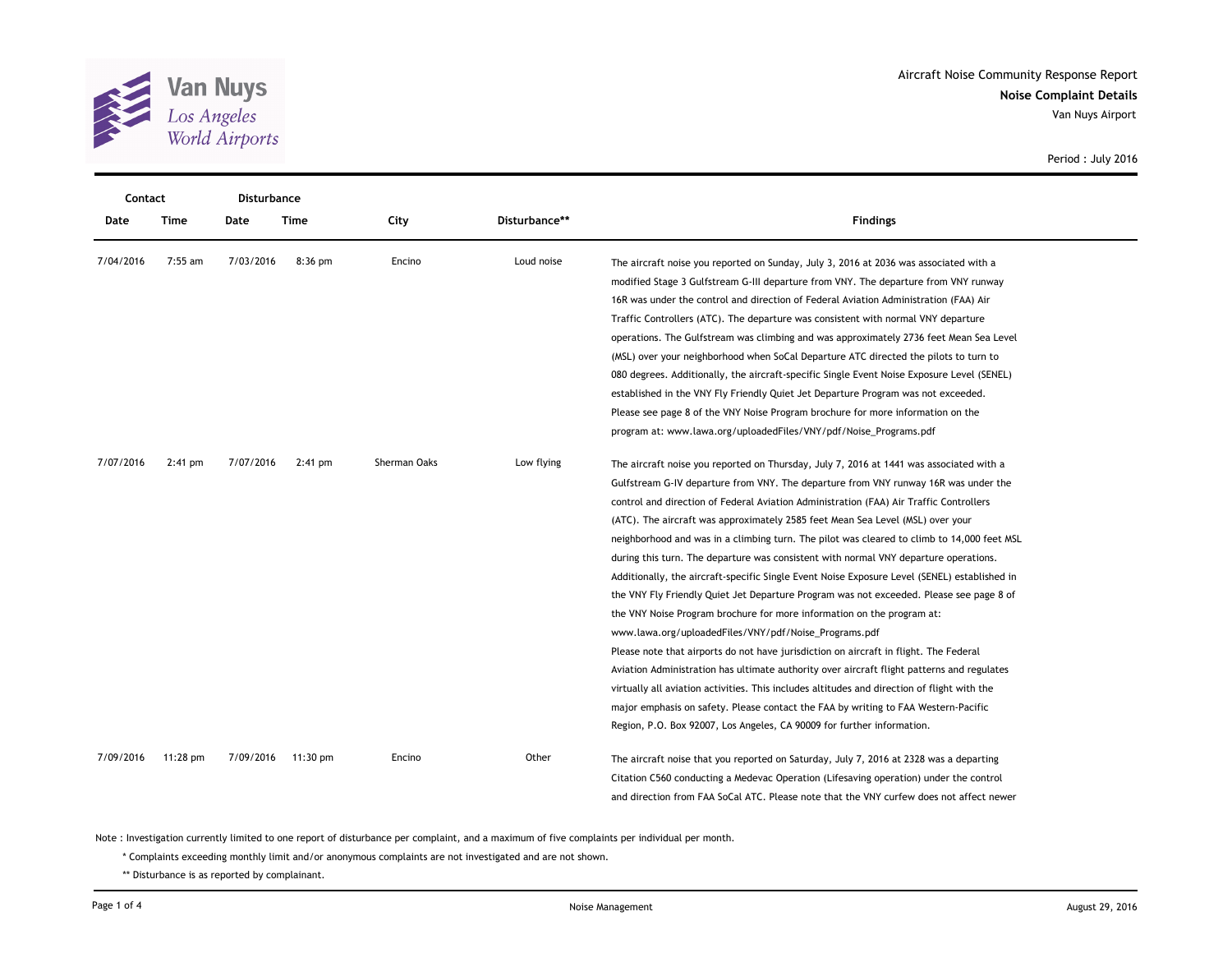| Contact   |            | Disturbance |           |               |                    |                                                                                             |
|-----------|------------|-------------|-----------|---------------|--------------------|---------------------------------------------------------------------------------------------|
| Date      | Time       | Date        | Time      | City          | <b>Disturbance</b> | <b>Findings</b>                                                                             |
|           |            |             |           |               |                    | Stage 3 or Stage 4 aircraft, helicopters, medical life-flights (Medevac Operations),        |
|           |            |             |           |               |                    | military or other government owned/operated aircraft involved in law enforcement,           |
|           |            |             |           |               |                    | emergency response, fire or rescue operations are exempt from the curfew. The               |
|           |            |             |           |               |                    | Ordinance can be viewed on line at: www.lawa.org/welcome_VNY.aspx?id=1034. Also             |
|           |            |             |           |               |                    | attached is the VNY Noise Management "Quick Facts" for your reference. *************        |
|           |            |             |           |               |                    | LEN - INCLUDE THE CAN/CAN'T Quick Facts sheet*****************                              |
| 7/10/2016 | $6:21$ pm  | 7/10/2016   | $6:21$ pm | Sherman Oaks  | Low flying         | The jet airplane you reported on Sunday, July 10, 2016 at 1821 was a Gulfstream G-IVSP      |
|           |            |             |           |               |                    | that departed from VNY under the control and direction of Federal Aviation                  |
|           |            |             |           |               |                    | Administration (FAA) Air Traffic Controllers (ATC). The Gulfstream was directed to turn to  |
|           |            |             |           |               |                    | a heading of 330 degrees and to climb and maintain10,000 feet Mean Sea Level (MSL) when     |
|           |            |             |           |               |                    | turning near your neighborhood. The aircraft was approximately 2715 feet MSL as             |
|           |            |             |           |               |                    | measured by VNY's Airport Noise and Operations Monitoring System (ANOMS) over your          |
|           |            |             |           |               |                    | approximate residence location. The departure was consistent with normal VNY                |
|           |            |             |           |               |                    | departure operations. Airports do not direct or control aircraft. The FAA has ultimate      |
|           |            |             |           |               |                    | authority over aircraft flight patterns and regulates virtually all aviation activity with  |
|           |            |             |           |               |                    | the major emphasis on safety. The FAA may be contacted by writing to FAA                    |
|           |            |             |           |               |                    | Western-Pacific Region, P.O. Box 92007, Los Angeles, CA 90009 for further information.      |
| 7/11/2016 | $12:11$ am | 7/11/2016   | 12:05 am  | Granada Hills | Overflight         | The aircraft you reported on Monday, July 11 at 00:05 was an Gulfstream G200 that           |
|           |            |             |           |               |                    | arrived at VNY under the control and direction of Federal Aviation Administration (FAA)     |
|           |            |             |           |               |                    | SoCal Air Traffic Controllers (ATC). This arrival was consistent with normal VNY arrival    |
|           |            |             |           |               |                    | procedures. Please note that the "partial" curfew does not prohibit any aircraft from       |
|           |            |             |           |               |                    | landing at VNY. The Ordinance can be viewed on line at:                                     |
|           |            |             |           |               |                    | www.lawa.org/welcome_VNY.aspx?id=1034. Also attached is the VNY Noise Management            |
|           |            |             |           |               |                    | "Quick Facts" for your reference. Lastly, as you are already aware, your residence is       |
|           |            |             |           |               |                    | located near the standard arrival route for runways 16R and 16L and is subject to           |
|           |            |             |           |               |                    | numerous arrival aircraft on final approach for landing. Flight patterns and altitudes for  |
|           |            |             |           |               |                    | aircraft are standardized and determined by FAA procedures and electronic navigational      |
|           |            |             |           |               |                    | aid equipment. These air routes are established to ensure flights, from various directions, |
|           |            |             |           |               |                    | receive adequate separation while approaching and departing Los Angeles area airports.      |
|           |            |             |           |               |                    | Airports do not control aircraft. The FAA has ultimate authority over aircraft flight       |
|           |            |             |           |               |                    | patterns and regulates virtually all aviation activity. This includes takeoffs, landings,   |
|           |            |             |           |               |                    | altitudes and direction of flight with the major emphasis on safety. Please contact the     |
|           |            |             |           |               |                    | FAA at FAA Western-Pacific Region, P.O. Box 92007, Los Angeles, CA 90009 for more           |

Note : Investigation currently limited to one report of disturbance per complaint, and a maximum of five complaints per individual per month.

\* Complaints exceeding monthly limit and/or anonymous complaints are not investigated and are not shown.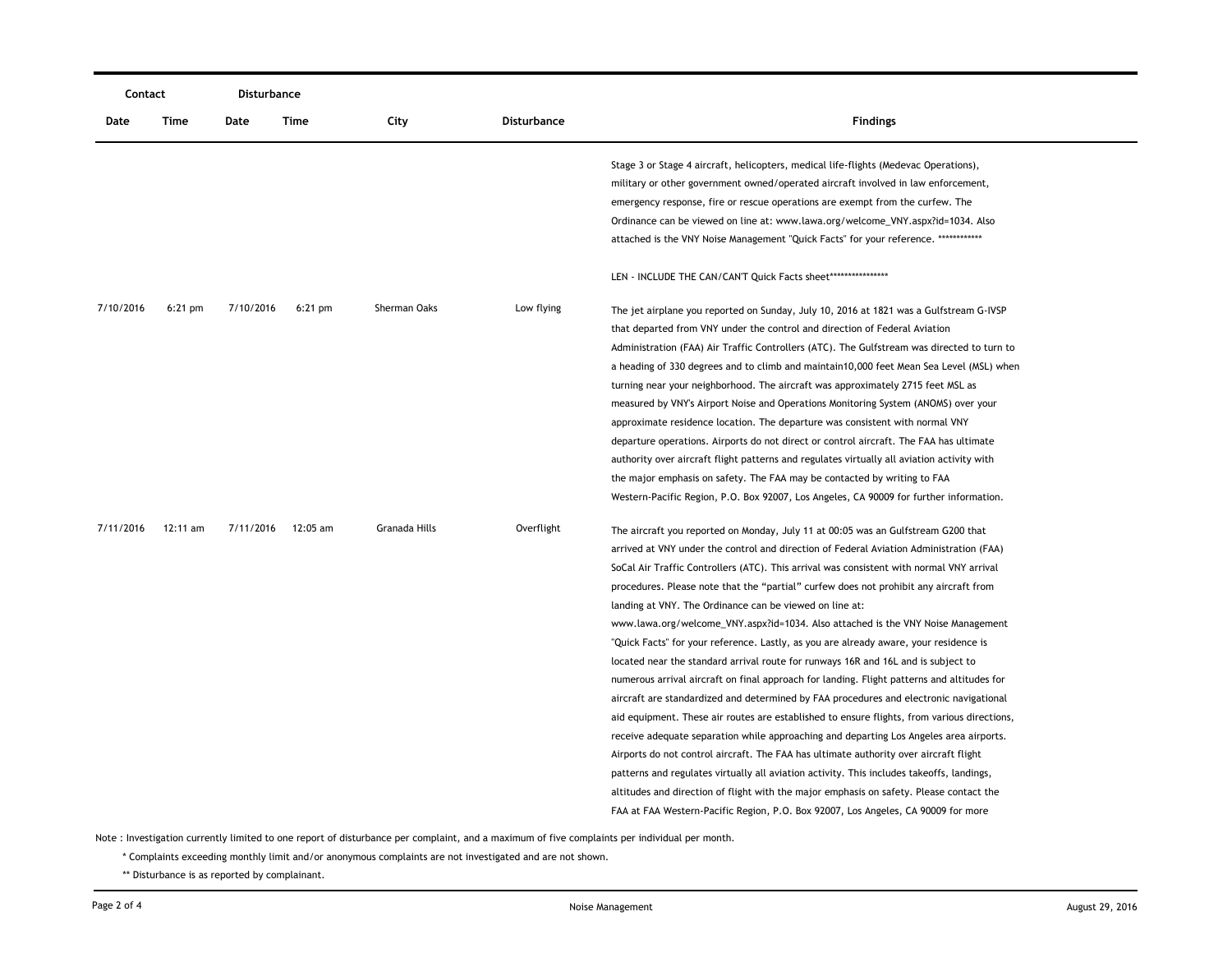|           | Contact    |           | Disturbance        |               |                    |                                                                                          |
|-----------|------------|-----------|--------------------|---------------|--------------------|------------------------------------------------------------------------------------------|
| Date      | Time       | Date      | Time               | City          | <b>Disturbance</b> | <b>Findings</b>                                                                          |
|           |            |           |                    |               |                    | information regarding this matter. *************                                         |
|           |            |           |                    |               |                    | LEN - INCLUDE THE CAN/CAN'T Quick Facts sheet ******************                         |
| 7/29/2016 | $6:40$ pm  | 7/29/2016 | $6:40$ pm          | Sherman Oaks  | Unknown            | The aircraft noise you reported on Friday, July 29, 2016 at 1840 was associated with a   |
|           |            |           |                    |               |                    | modified Stage 3 Gulfstream G-III departure from VNY. The departure from VNY runway      |
|           |            |           |                    |               |                    | 16R was under the control and direction of Federal Aviation Administration (FAA) Air     |
|           |            |           |                    |               |                    | Traffic Controllers (ATC). The departure was consistent with normal VNY departure        |
|           |            |           |                    |               |                    | operations. The aircraft was approximately 2805 feet Mean Sea Level (MSL) as measured    |
|           |            |           |                    |               |                    | by VNY's Airport Noise and Operations Monitoring System (ANOMS) over your approximate    |
|           |            |           |                    |               |                    | location. Please contact the FAA at (818) 904-6291 (safety issues) or by writing to FAA  |
|           |            |           |                    |               |                    | Western-Pacific Region, P.O. Box 92007, Los Angeles, CA 90009 for further information    |
|           |            |           |                    |               |                    | regarding aviation flight issues.                                                        |
| 7/30/2016 | $10:00$ pm | 7/30/2016 | $10:00 \text{ pm}$ | Sherman Oaks  | Unknown            | The aircraft noise you reported on Saturday, July 30, 2016 at 2200 was associated with a |
|           |            |           |                    |               |                    | Hawker 900XP departure from VNY. The departure from VNY runway 16R was under the         |
|           |            |           |                    |               |                    | control and direction of Federal Aviation Administration (FAA) Air Traffic Controllers   |
|           |            |           |                    |               |                    | (ATC). The departure was consistent with normal VNY departure operations. The aircraft   |
|           |            |           |                    |               |                    | was approximately 2685 feet Mean Sea Level (MSL) as measured by VNY's Airport Noise      |
|           |            |           |                    |               |                    | and Operations Monitoring System (ANOMS) over your approximate location. Please          |
|           |            |           |                    |               |                    | contact the FAA at (818) 904-6291 (safety issues) or by writing to FAA Western-Pacific   |
|           |            |           |                    |               |                    | Region, P.O. Box 92007, Los Angeles, CA 90009 for further information regarding aviation |
|           |            |           |                    |               |                    | flight issues.                                                                           |
| 7/30/2016 | $10:27$ pm | 7/30/2016 | 10:27 pm           | Granada Hills | Low flying         | The aircraft you reported on Saturday, July 30, 2016 at 2227 was a Gulfstream G-IVSP     |
|           |            |           |                    |               |                    | arrival conducted under the control and direction of Federal Aviation Administration     |
|           |            |           |                    |               |                    | (FAA) SoCal Air Traffic Controllers (ATC). This arrival was consistent with normal VNY   |
|           |            |           |                    |               |                    | arrival procedures. This arrival passed over your neighborhood at approximately 2065     |
|           |            |           |                    |               |                    | feet Mean Sea Level (MSL), which is normal for an aircraft on a short final approach to  |
|           |            |           |                    |               |                    | land.                                                                                    |
| 7/30/2016 | $10:31$ pm | 7/30/2016 | $5:00$ pm          | Granada Hills | Low flying         | The aircraft you reported on Saturday, July 30, 2016 at 1700 was a Challenger 601-3A     |
|           |            |           |                    |               |                    | arrival conducted under the control and direction of Federal Aviation Administration     |
|           |            |           |                    |               |                    | (FAA) Air Traffic Controllers (ATC). This arrival was consistent with normal VNY arrival |
|           |            |           |                    |               |                    | procedures. This arrival passed over your neighborhood at approximately 1855 feet Mean   |
|           |            |           |                    |               |                    | Sea Level (MSL) which is normal for an aircraft on a short final approach to land. Your  |

Note : Investigation currently limited to one report of disturbance per complaint, and a maximum of five complaints per individual per month.

\* Complaints exceeding monthly limit and/or anonymous complaints are not investigated and are not shown.